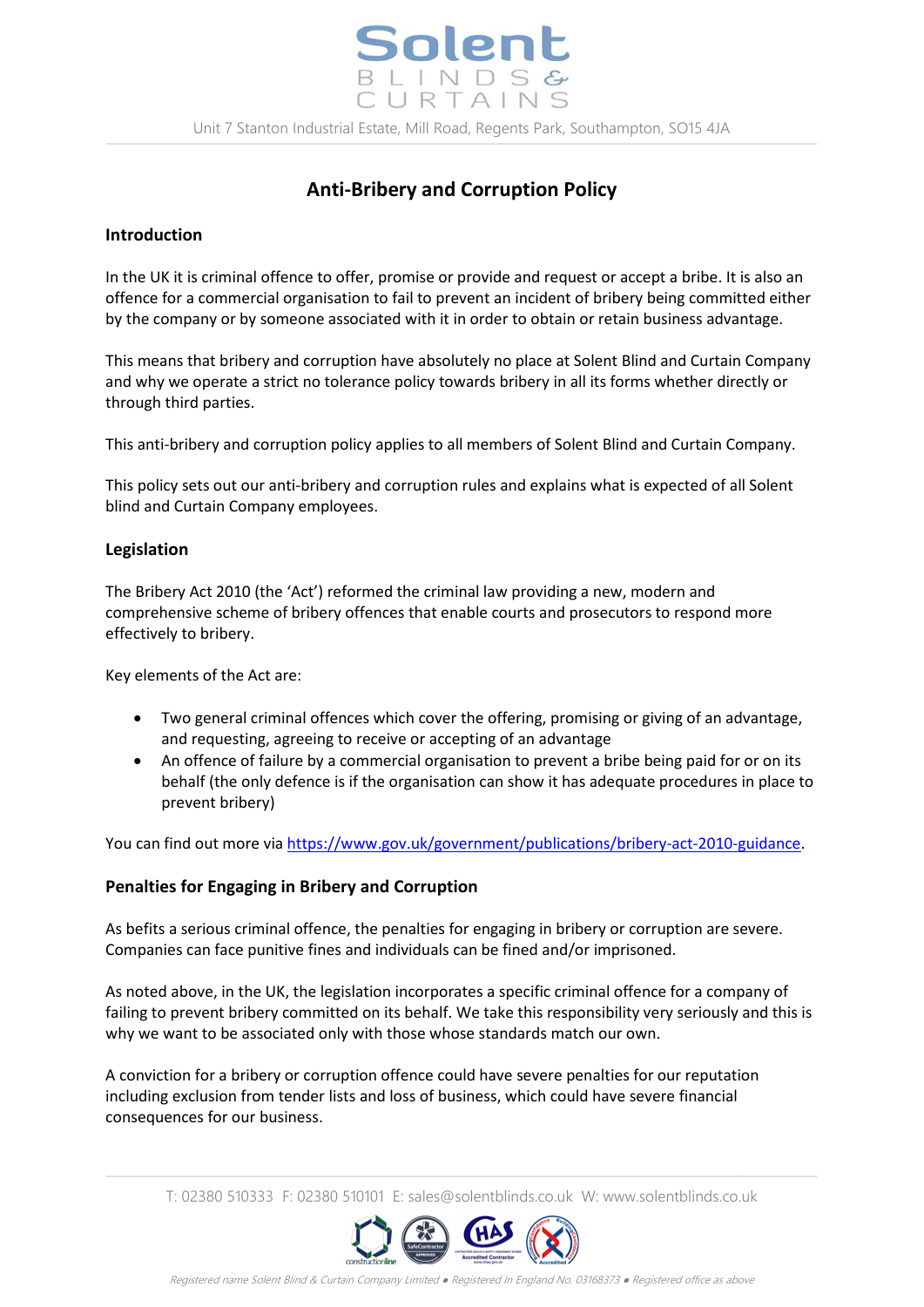# **Understanding and Recognising Bribery and Corruption**

Bribery and corruption can occur in many forms; so understanding them and recognising when they might occur is a key step in guarding against them.

**Bribery** is when a person offers, promises or gives financial (or other) advantage to another person with the intention of inducing or rewarding that person to act improperly (active bribery), or when a person requests, agrees to receive or accepts a financial (or other) advantage to act improperly (passive bribery).

**Corruption** is any form of illegal, dishonest or bad behaviour, especially by people in positions of power.

In our industry, bribery could occur in situations such as tendering and appointing preferred suppliers. Bribery and corruption can be found at all levels from governments and government officials through to site operatives.

Wherever we work we must be clear that we will not participate in or condone any form of bribery in our dealings whether with the public or private sectors.

Bribes are not always a matter of handing over cash. Gifts, hospitality and entertainment can be bribes as well as offers of employment or gifts to charities if they are intended to influence a business decision.

Transparency and openness are effective weapons against bribery, so be ready to challenge any arrangements that compromise them. Even political contributions, charitable donations or sponsorship arrangements can be used as a subterfuge for bribery.

## **Preventing Bribery**

Our 'no tolerance' of bribery relies on every person at Solent Blind and Curtain Company and our associated persons always choosing to do the right thing. All this takes is a few simple commitments:

#### **We will always:**

- Comply with this Anti-Bribery and Corruption Policy
- Comply with **all** company policies on gifts and hospitality, political contributions and charitable donations
- Record **all** activities and transactions accurately, completely and transparently
- Follow appropriate due diligence and risk mitigation procedures before proceeding with any contract or other arrangement
- Seek advice if unsure how to proceed
- Report any suspected or actual breaches of this policy promptly and accurately to management
- Be alert to 'red flags" and immediately report or seek guidance about them

T: 02380 510333 F: 02380 510101 E: sales@solentblinds.co.uk W: www.solentblinds.co.uk

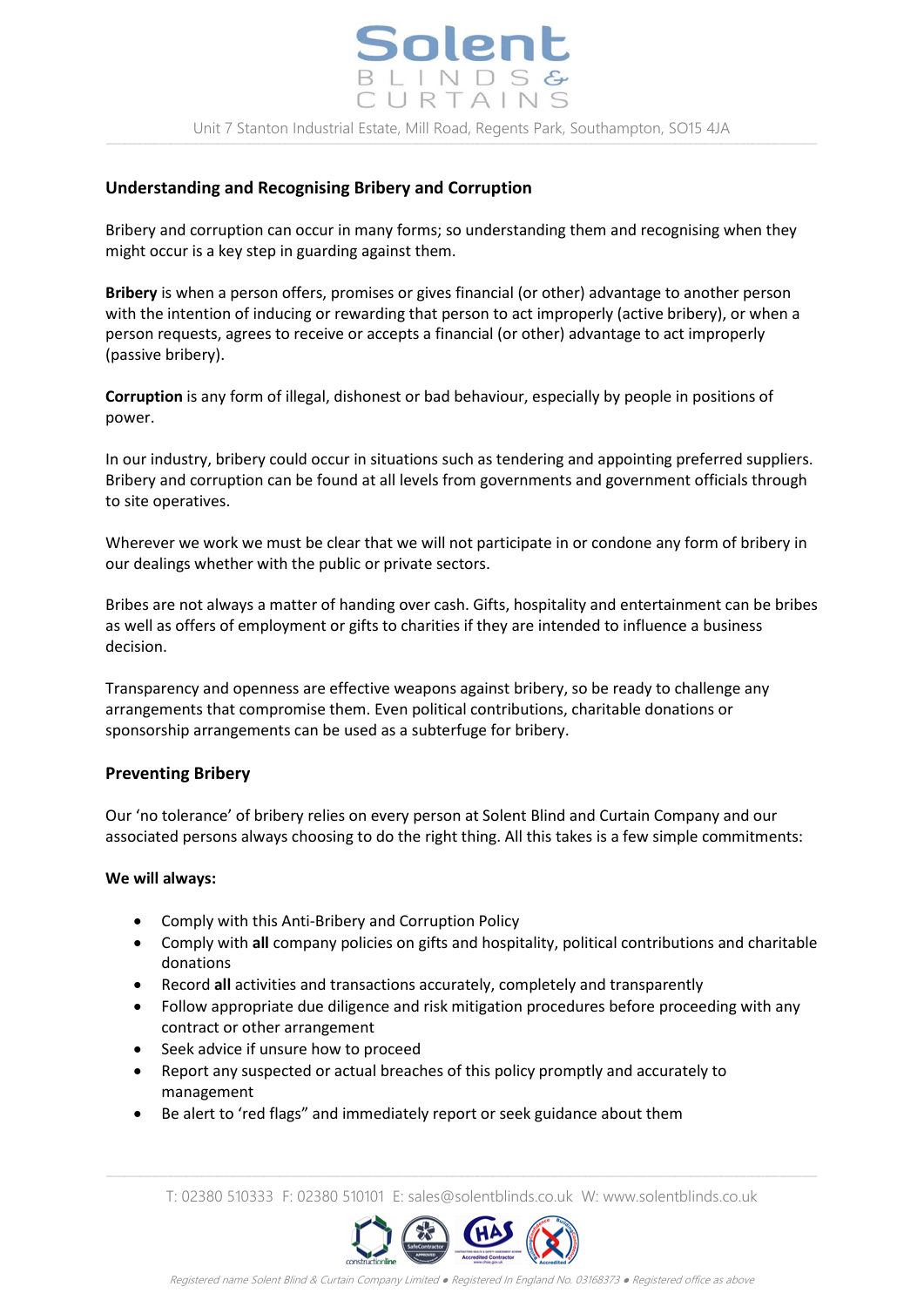

#### **We will never:**

- Participate in any form of corrupt behaviour
- Use company funds, in the form of payments or gifts and hospitality for any unlawful, unethical or improper purpose
- Authorise, make, tolerate or encourage, or invite or accept, any improper payments to obtain, retain or improve business
- Permit anyone to offer or pay bribes or make facilitation payments on our behalf, or do anything else we would not be permitted to do ourselves
- Offer or give anything of value to a public official (or their representative) to induce or reward them for acting improperly in the course of their public responsibilities
- Offer or accept gifts or hospitality, if we think this might impair objective judgement, improperly influence a decision or create a sense of obligation, or if there's a risk it could be misconstrued or misinterpreted by others

# **Understanding Specific Areas of Risk**

While high profile cases of bribery, involving large sums of cash and senior executives, are mostly likely to hit the headlines, bribery can be a risk in many areas of our industry. It might take the form of:

- Facilitation payments
- Kickbacks and reciprocal agreements
- Corrupt third parties
- Excessive gifts and hospitality
- Inadequate financial controls or record keeping

**Facilitation payments** are usually small payments (or gifts) made to public officials in order to speed up or 'facilitate' actions the officials are already duty-bound to perform. We make no distinction between facilitation payments and bribes, regardless of their size.

**Kickbacks and reciprocal agreements** or any other form of 'quid pro quo' are never acceptable. We will not participate in cover price bidding, bid-rigging or any form of collusion. We will neither accept nor make improper payments to obtain new business, retain existing business, or secure any improper advantage.

**Corrupt thirds parties** can include a range of people acting on our behalf such as sub-contractors. We wish to work only with those who are committed to our standards and will undertake due diligence to ensure this. We will engage a third party only when there is a clear business rationale for doing so and with an appropriate contract. We will ensure all payments made to third parties are properly authorised and recorded.

**Excessive gifts and hospitality** can be used to exert improper influence on decision makers. We will only accept gifts and hospitality in accordance with our Gifts and Hospitality Policy. We will ensure any gifts or hospitality we offer are reasonable in terms of value and frequency. We will never offer or accept gifts or hospitality if we feel it could influence a business decision or give the appearance of doing so.

T: 02380 510333 F: 02380 510101 E: sales@solentblinds.co.uk W: www.solentblinds.co.uk



Registered name Solent Blind & Curtain Company Limited ● Registered In England No. 03168373 ● Registered office as above